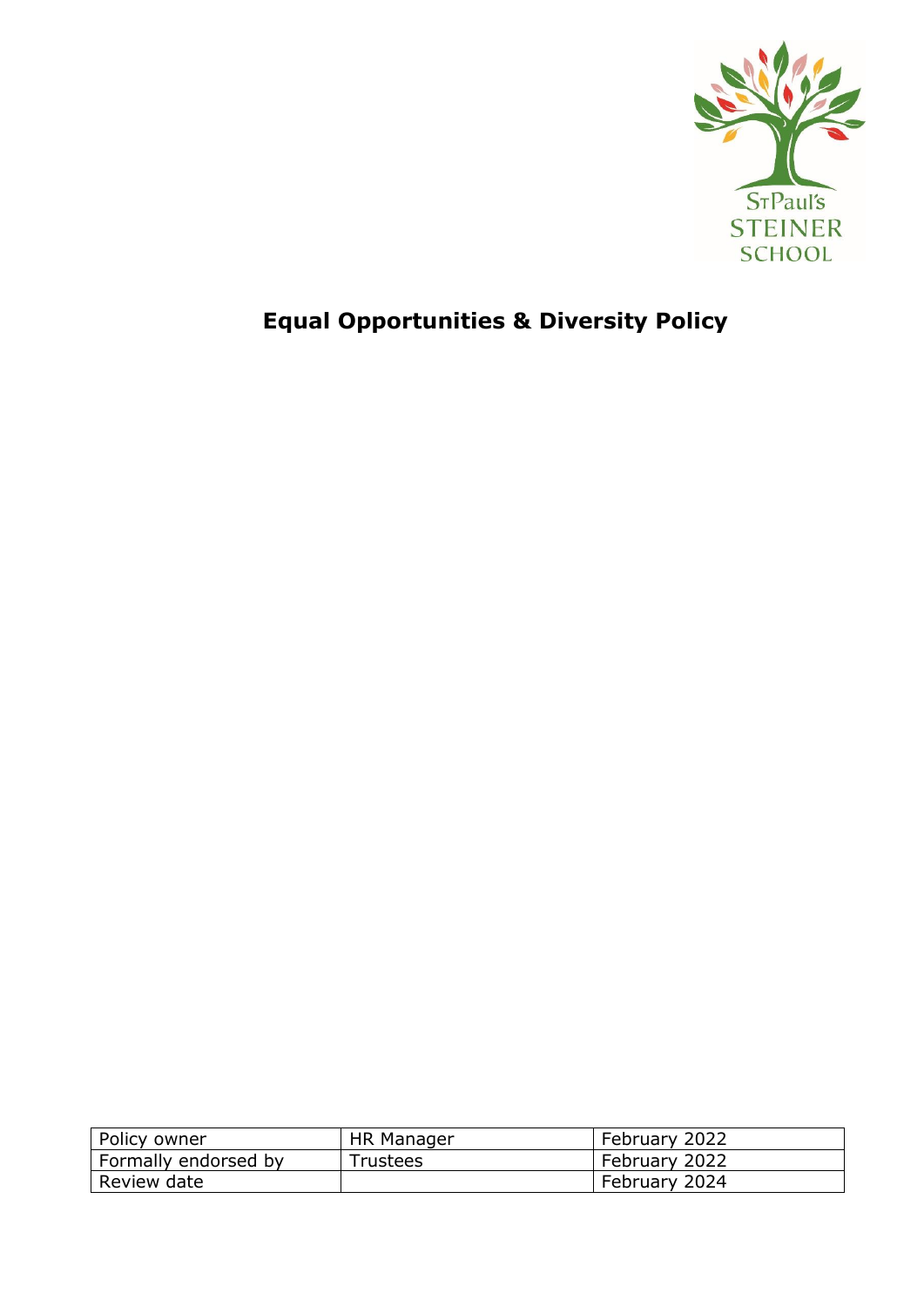#### **Equal Opportunities and Diversity Policy**

#### **Scope and Purpose of this Policy**

St Paul's Steiner School ("The School") is committed to promoting and achieving equality of opportunity for all students, parents, staff, Trustees, visitors and job applicants.

This policy reflects the School's current practices and applies to every individual working for the School irrespective of their status, level or grade. It therefore includes, the Headteacher, Chairs of Department, members of the different Leadership Teams, trustees, employees, consultants, contractors, trainees, volunteers, home-workers, part-time or fixed-term employees, casual and agency staff (collectively referred to as "Staff" in this policy) who are advised to familiarise themselves with its content.

This policy does not form part of any employee's terms and conditions of employment and is not intended to have contractual effect. It is provided for guidance to all members of staff at the School who are required to familiarise themselves and comply, with its contents. The School reserves the right to amend this policy at any time.

#### **Aim of this Policy**

The School aims to create a working environment in which all individuals are able to make best use of their skills, free from discrimination or harassment, and in which all decisions are based on merit.

The School does not discriminate against Staff on the basis of their sex, sexual orientation, marital or civil partner, pregnancy or maternity, gender reassignment, race (which covers colour, nationality, ethnic or national origin), religion or belief, disability or age (the protected characteristics).

We will meet our statutory obligations under relevant legislation including the Equality Act 2010, which prohibits discrimination, harassment and victimisation in employment. This policy conforms to the Equality Act 2010 and is monitored to ensure compliance with the requirements of the relevant legislation in force from time to time. The principles of non-discrimination and equality of opportunity also apply to the way in which staff treat students, parents, visitors, suppliers and former staff members.

#### **Scope and Purpose of this Policy**

All Staff are required to support this policy to ensure that discrimination does not occur in the workplace. All staff have a duty to act in accordance with this policy and treat colleagues with dignity at all times, and not discriminate against or harass other colleagues, regardless of their status. Your attention is drawn to our separate Anti-Harassment and Bullying Policy.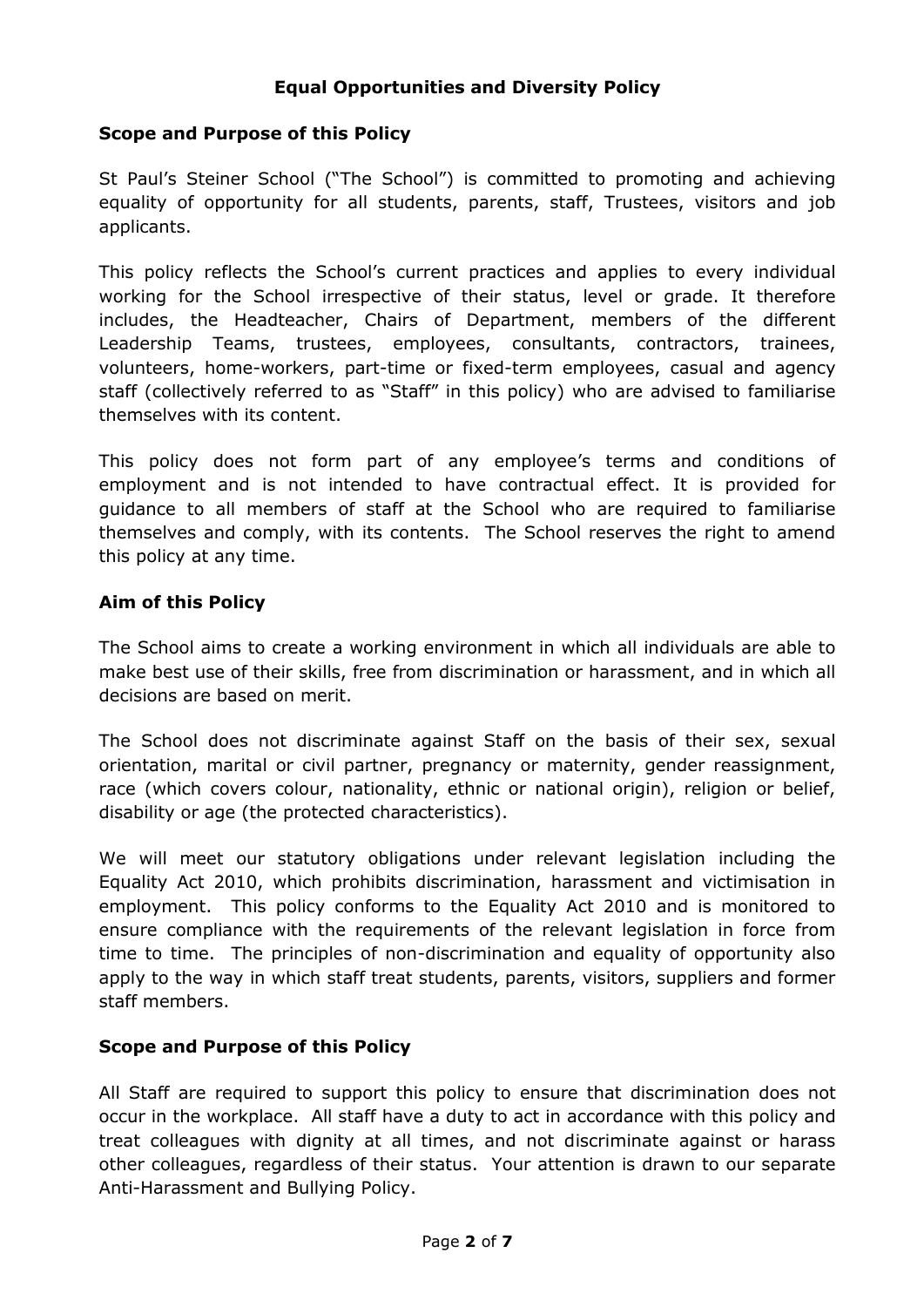All Staff must set an appropriate standard of behaviour, lead by example and ensure that those they manage adhere to this policy and promote the School's aims and objectives with regard to equal opportunities and diversity. Staff will be given appropriate training on equal opportunities awareness and equal opportunities recruitment and selection best practice.

Any questions about the content or application of this policy should be referred to HR Manager in the first instance.

This policy applies to all aspects of the School's relationship with Staff and to relations between Staff members at all levels. This includes:

- iob advertisements;
- recruitment and selection;
- training and development;
- opportunities for promotion;
- conditions of service;
- pay and benefits;
- conduct at work;
- capability, disciplinary and grievance procedures; and
- termination of employment.

The School will take appropriate steps to accommodate the requirements of different religions, cultures, and domestic responsibilities.

#### **Forms of Discrimination**

Discrimination by or against a member of Staff is generally prohibited unless there is a specific legal exemption. Discrimination may be direct or indirect and it may occur intentionally or unintentionally.

Direct discrimination occurs where someone is treated less favourably because of one or more of the protected characteristics set out above. For example, rejecting an applicant on the grounds of their sex or race because they would not "fit in" would be direct discrimination.

Indirect discrimination occurs where someone is disadvantaged by an unjustified provision, criterion or practice that also puts other people with the same protected characteristic at a particular disadvantage. For example, a requirement to work full time puts women at a particular disadvantage because they generally have greater childcare commitments than men. Such a requirement will need to be objectively justified.

Harassment related to any of the protected characteristics is prohibited. Harassment is unwanted conduct that has the purpose or effect of violating someone's dignity, or creating an intimidating, hostile, degrading, humiliating or offensive environment for them. Harassment is dealt with further in the School's Anti-Harassment and Bullying Policy.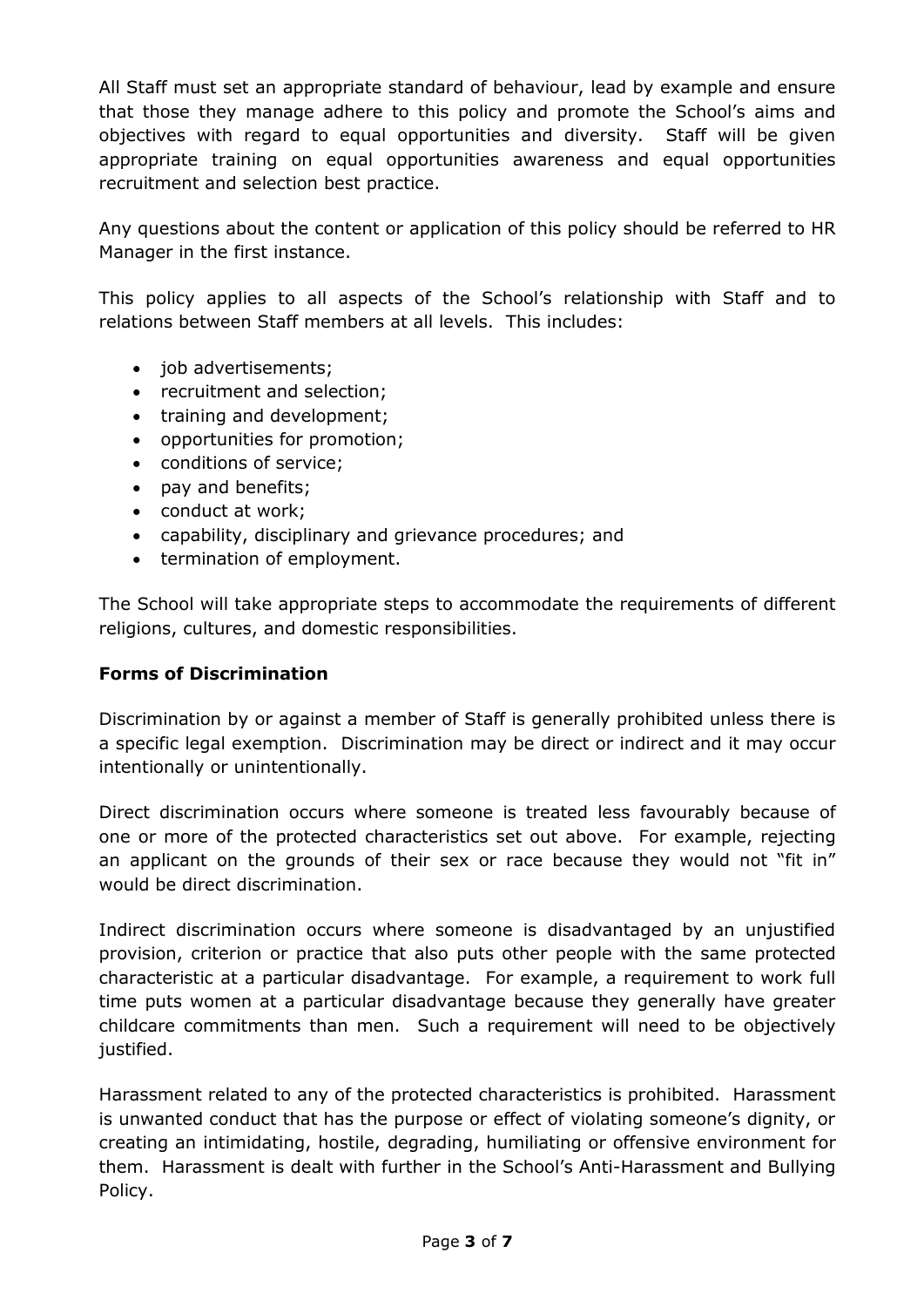Victimisation is also prohibited. This is less favourable treatment of someone who has complained or given information about discrimination or harassment, or supported someone else's complaint.

## **Recruitment and Selection**

The School aims to ensure that no job applicant suffers discrimination because of any of the protected characteristics as mentioned above. The School's recruitment procedures are reviewed regularly to ensure that individuals are treated on the basis of their relevant merits and abilities. Job selection criterions are regularly reviewed to ensure that they are relevant to the job and are not disproportionate.

Job advertisements will avoid using wording that may discourage particular groups from applying. A copy of this policy shall be sent on request to those who enquire about vacancies.

The School will take steps to ensure that its vacancies are advertised to a diverse labour market and, where relevant, to particular groups that have been identified as disadvantaged or underrepresented in the School.

Applicants will not be asked about health or disability before a job offer is made. There are limited exceptions which the School may use, for example:

- questions necessary to establish if an applicant can perform an intrinsic part of the job (subject to any reasonable adjustments);
- questions to establish if an applicant is fit to attend an assessment or any reasonable adjustments that may be needed at interview or assessment;
- positive action to recruit disabled persons; and
- equal opportunities monitoring (which will not form part of the decisionmaking process).

Applicants will not be asked about past or current pregnancy or future intentions related to pregnancy. Applicants will not be asked about matters concerning age, race, religion or belief, sexual orientation, or gender reassignment without first considering whether such matters are relevant and may lawfully be taken into account.

The School is required by law to ensure that all members of Staff are entitled to work in the UK. Assumptions about immigration status will not be made based on appearance or apparent nationality. All prospective members of Staff, regardless of nationality, must be able to produce original documents (such as a passport) before employment starts, to satisfy current immigration legislation. A list of acceptable documents is available from HR Manager.

To ensure that this policy is operating effectively, and to identify groups that may be underrepresented or disadvantaged in the School, the School will monitor applicants' ethnic group, gender, disability, sexual orientation, religion and age as part of the recruitment procedure. Provision of this information is voluntary and it will not adversely affect an individual's chances of recruitment or any other decision related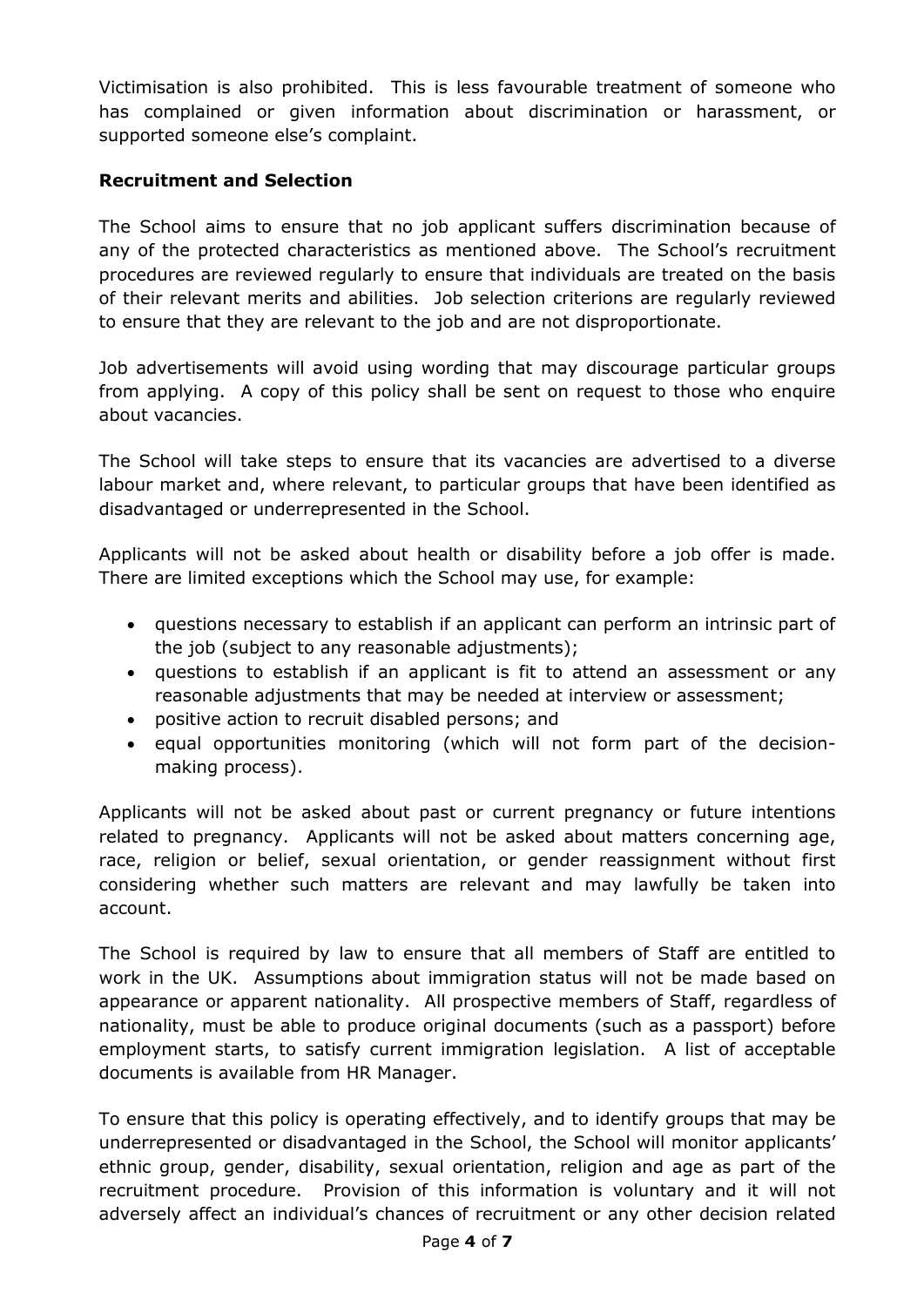to their employment. The information will be removed from applications before shortlisting and kept in an anonymised format solely for the purposes stated in this policy. Analysing this data helps us to take appropriate steps to avoid discrimination and improve equality and diversity.

## **Recruitment of ex-offenders**

The School is an organisation that uses the Disclosure and Barring Service (DBS) to assess candidates' suitability for positions of trust working in an environment with children or vulnerable adults. The School fully complies with the DBS Code of Practice and undertakes to treat all candidates fairly.

The School endeavours not to discriminate unlawfully against any candidate who is required to provide information (a check) through this process. Having a criminal record will not necessarily prevent a candidate from working with the School. Whether or not it does will depend on the nature of the position and the circumstances and background of the offence(s).

The School's Safer Recruitment policy includes information on the recruitment of exoffenders and will be made available to all candidates at the outset of the recruitment process if requested. The School will ensure that it makes any candidate who is subject to a check aware of the DBS Code of Practice and will provide a copy of the Code on request.

As a DBS check is part of the School's recruitment process, the School encourages all candidates called to interview to provide details of any criminal record (except cautions and convictions which are "protected" (as defined in the Rehabilitation of Offenders Act 1974 (Exceptions) Order 1975 (Amendment) (England and Wales) Order 2013 and 2020) at an early stage of the application process. The School requests that this information is sent under separate, confidential, cover to a designated person within the School, who may vary depending on the nature of the post being recruited. The School guarantees that only those who need to see this information as part of the recruitment process will see it.

The School will ensure that it discusses with the candidate the relevance of any offence to the job in question. A candidate's failure to reveal information directly relevant to the job may result in an offer of employment being withdrawn.

## **Staff training, promotions and conditions of service**

Staff training needs will be identified through informal and formal staff appraisals.

All Staff will be given appropriate access to training to enable them to progress within the School and all promotion decisions will be on the basis of merit.

The composition and movement of Staff at different levels will be reviewed from time to time to ensure equality of opportunity at all levels within the School.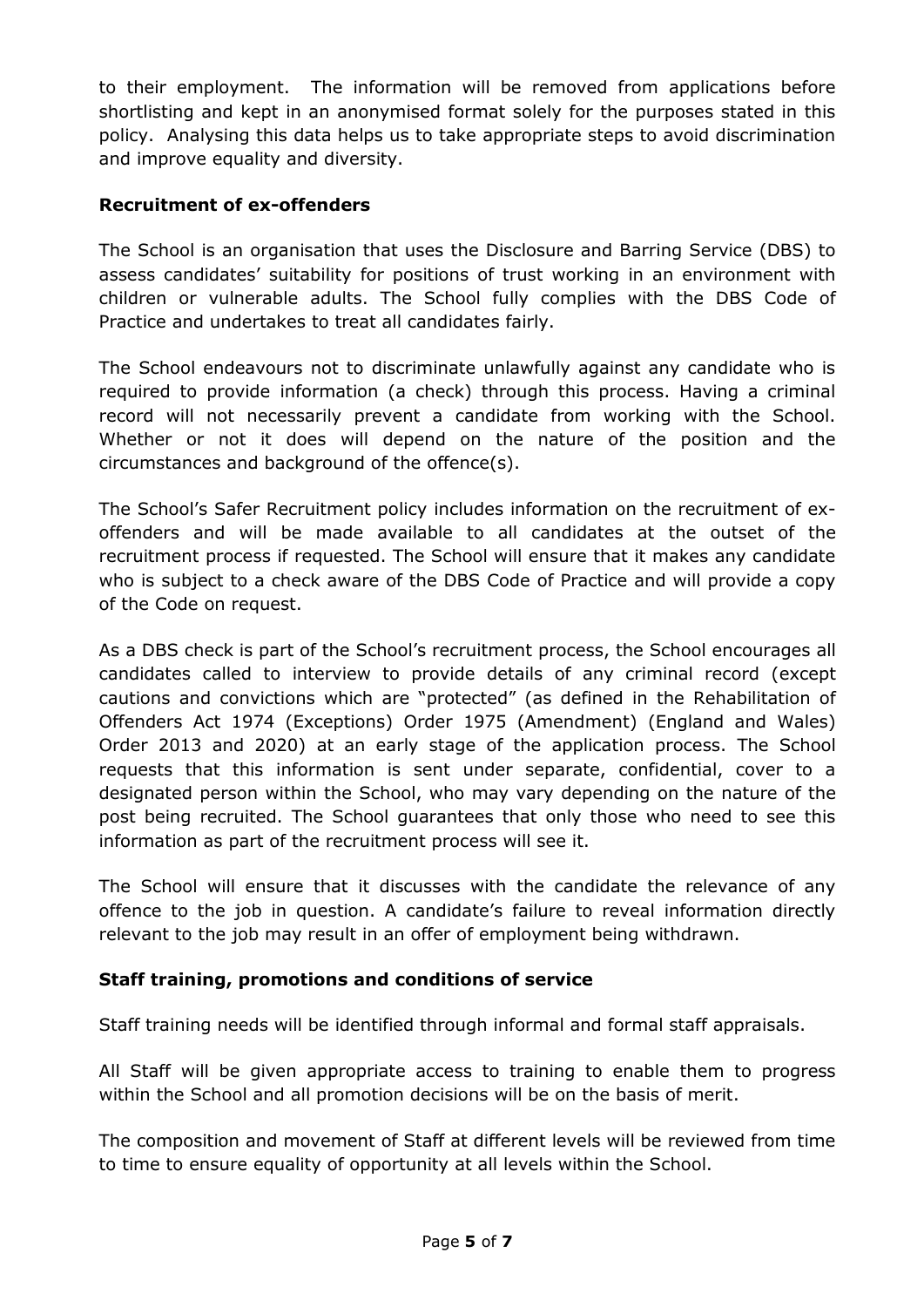Where appropriate the School will take steps to identify and remove unnecessary or unjustifiable barriers and provide appropriate facilities and conditions of service to meet the special needs of disadvantaged or under-represented groups.

The School's conditions of service, benefits and facilities will be reviewed from time to time to ensure that they are available to all Staff who should have access to them and that there are no unlawful obstacles to accessing them.

## **Termination of employment**

The School will ensure that redundancy criteria and procedures are fair and objective and are not directly or indirectly discriminatory.

The School will also ensure that absence, capability and disciplinary procedures and penalties are applied without discrimination, and are carried out fairly and uniformly for all Staff, whether they result in formal warnings, dismissal or other action.

## **Disability Discrimination**

If a member of Staff is disabled, or becomes disabled, in the course of their employment with the School, they are encouraged to tell us about their condition. This is to enable the School to support the member of Staff appropriately.

If a member of Staff experiences difficulties at work because of their disability, they may wish to contact the HR Group to discuss any reasonable adjustments to their working conditions or duties which they consider to be reasonable and necessary or which would assist in the performance of their duties.

The HR Group may wish to consult with the member of Staff and their medical adviser(s) about possible adjustments. Careful consideration will be given to any such proposals and they will be accommodated where reasonable, practicable and proportionate in all the circumstances of the case.

Nevertheless, there may be circumstances where it would not be reasonable for the School to accommodate a particular adjustment and in such circumstances, it will ensure that it provides the member of Staff with its reasons and will try to find an alternative solution where possible.

The School will monitor the physical features of its premises to consider whether they place disabled Staff, job applicants or service users at a substantial disadvantage compared to other Staff. Where reasonably practicable and proportionate the School will take steps to improve access for disabled Staff and service users.

## **Fixed-Term Employees and Agency/Temporary Workers**

The School will monitor its use of fixed-term employees and agency workers, and their conditions of service to ensure they are being offered appropriate access to benefits, training, promotion and permanent employment opportunities. The School